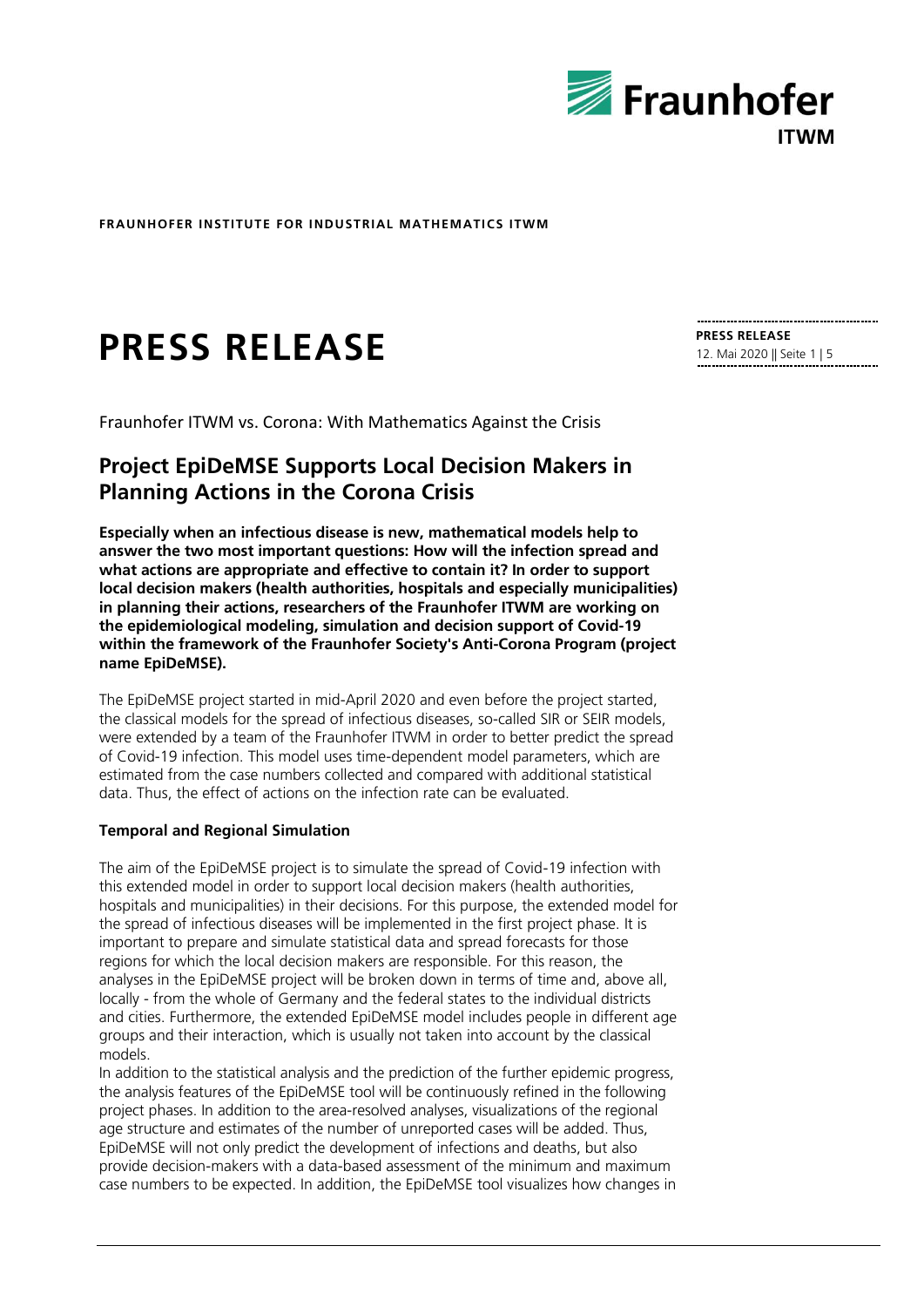

infection rates affect the local situation in order to better evaluate the influence of actions. Finally, the tool also addresses the development of test strategies so that the planning of lockdown or exit strategies is supported even without statistical knowledge.

## **Concentrated Expertise From the Fraunhofer ITWM**

In order to successfully implement the ambitious project plan within the next six months, three departments of the Fraunhofer ITWM will contribute their expertise: The department "Transport Processes" is responsible for the further development and implementation of the systemic disease models. The department "Dynamics, Loads and Environmental Data" develops the statistical analyses and parameter identifications, estimates of the number of unreported cases and the geo-referenced spread prediction. These research activities are integrated together with the planning of test strategies in the decision support tool, which is the responsibility of the department "Optimization - Operations Research".

The project is funded within the framework of the internal programs of the Fraunhofer-Gesellschaft, under the funding number Anti-Corona 088-600034 and will run for six months.

**PRESS RELEASE** 12. Mai 2020 || Seite 2 | 5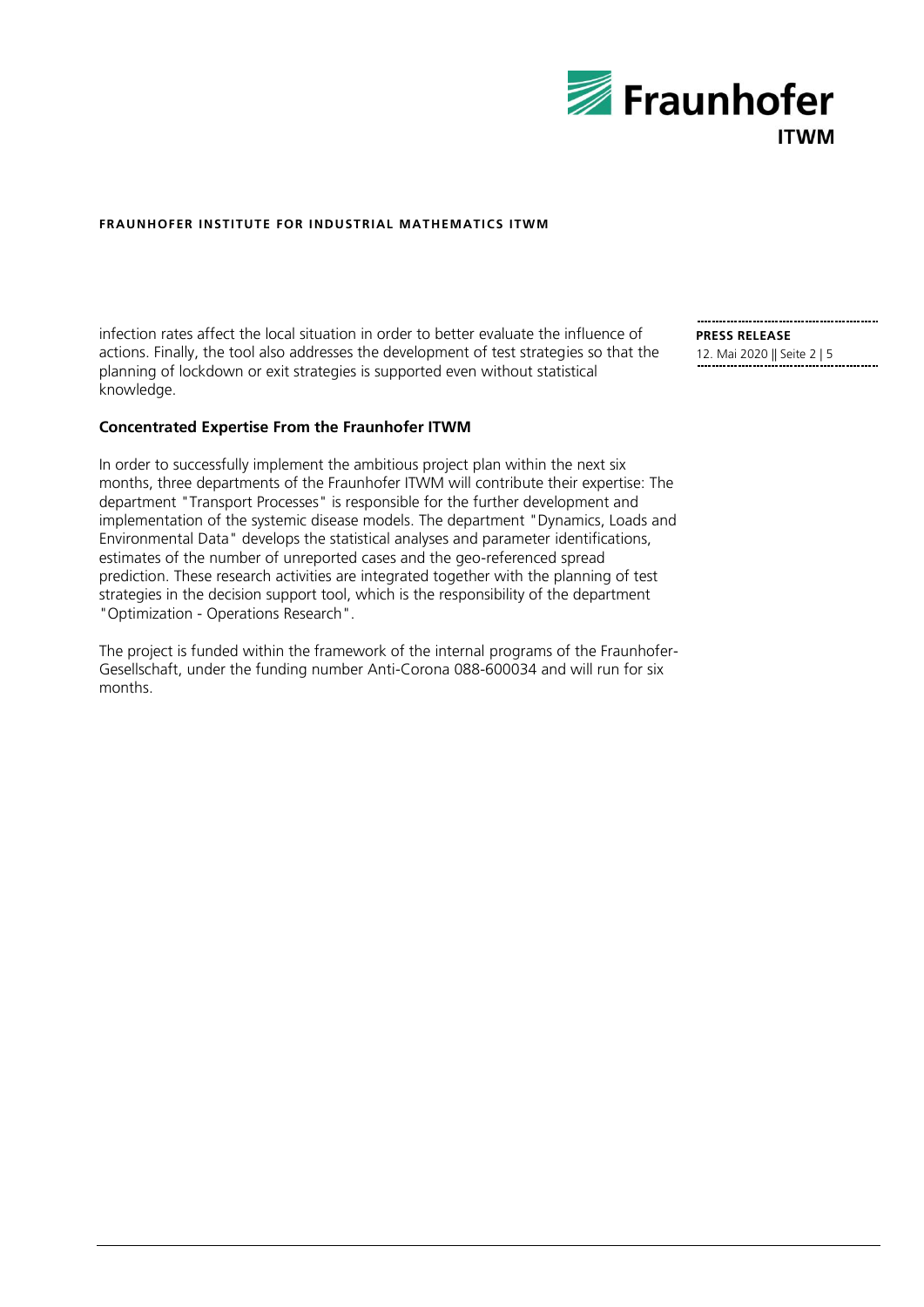

#### **PRESS RELEASE**

12. Mai 2020 || Seite 3 | 5

## **Pictures**



**Screenshot: Course of the Covid-19 Epidemic at the Kaiserslautern Location Example. Infected Persons by Age and Sex. © Fraunhofer ITWM**



**Course of the Covid-19 Epidemic at the Kaiserslautern Location Example, Explanation of the Legend. © Fraunhofer ITWM**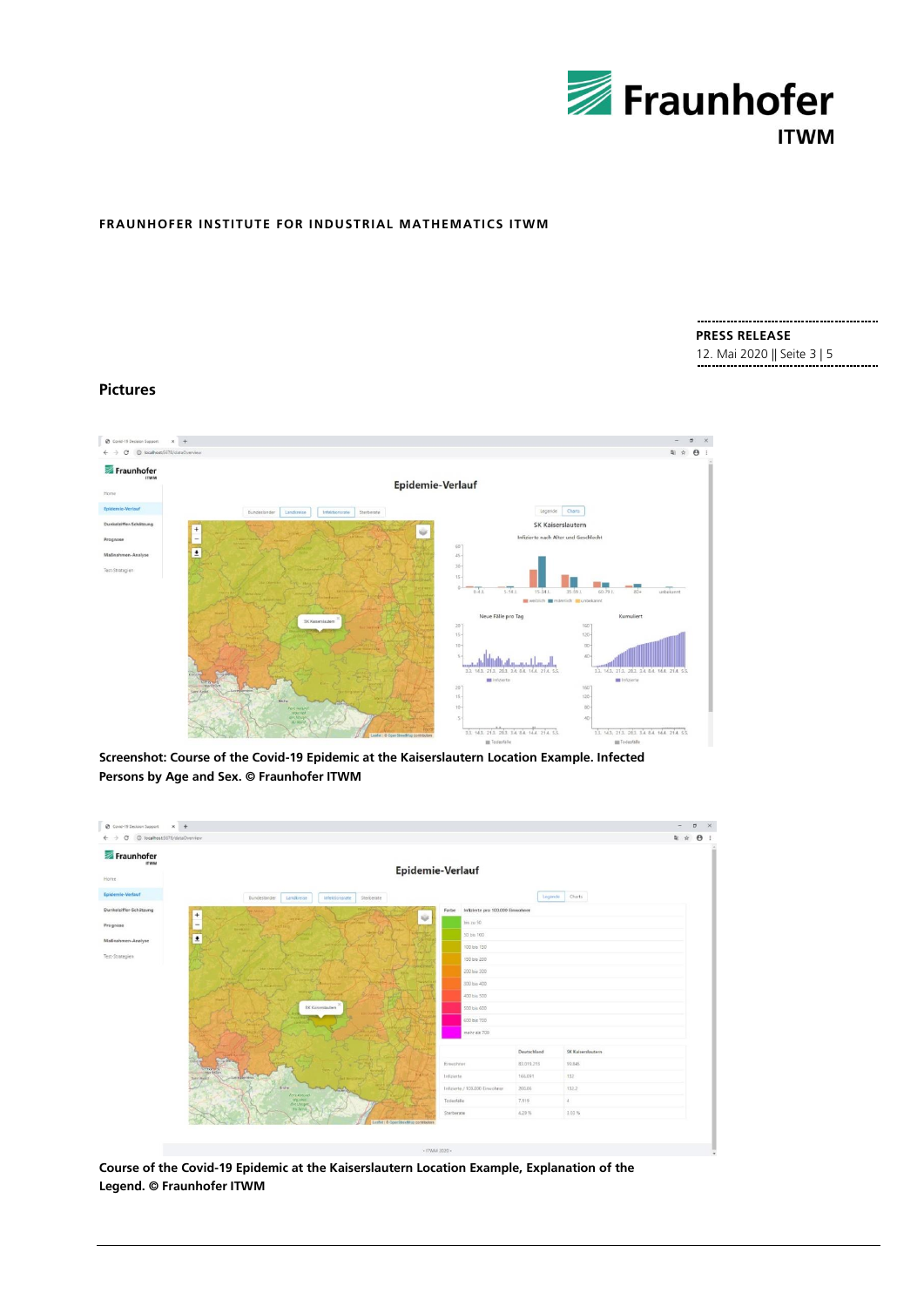

![](_page_3_Figure_2.jpeg)

## **PRESS RELEASE** 12. Mai 2020 || Seite 4 | 5

**Effect of Anti-Corona Actions: Estimation for the Location Example Kaiserslautern. ©Fraunhofer ITWM**